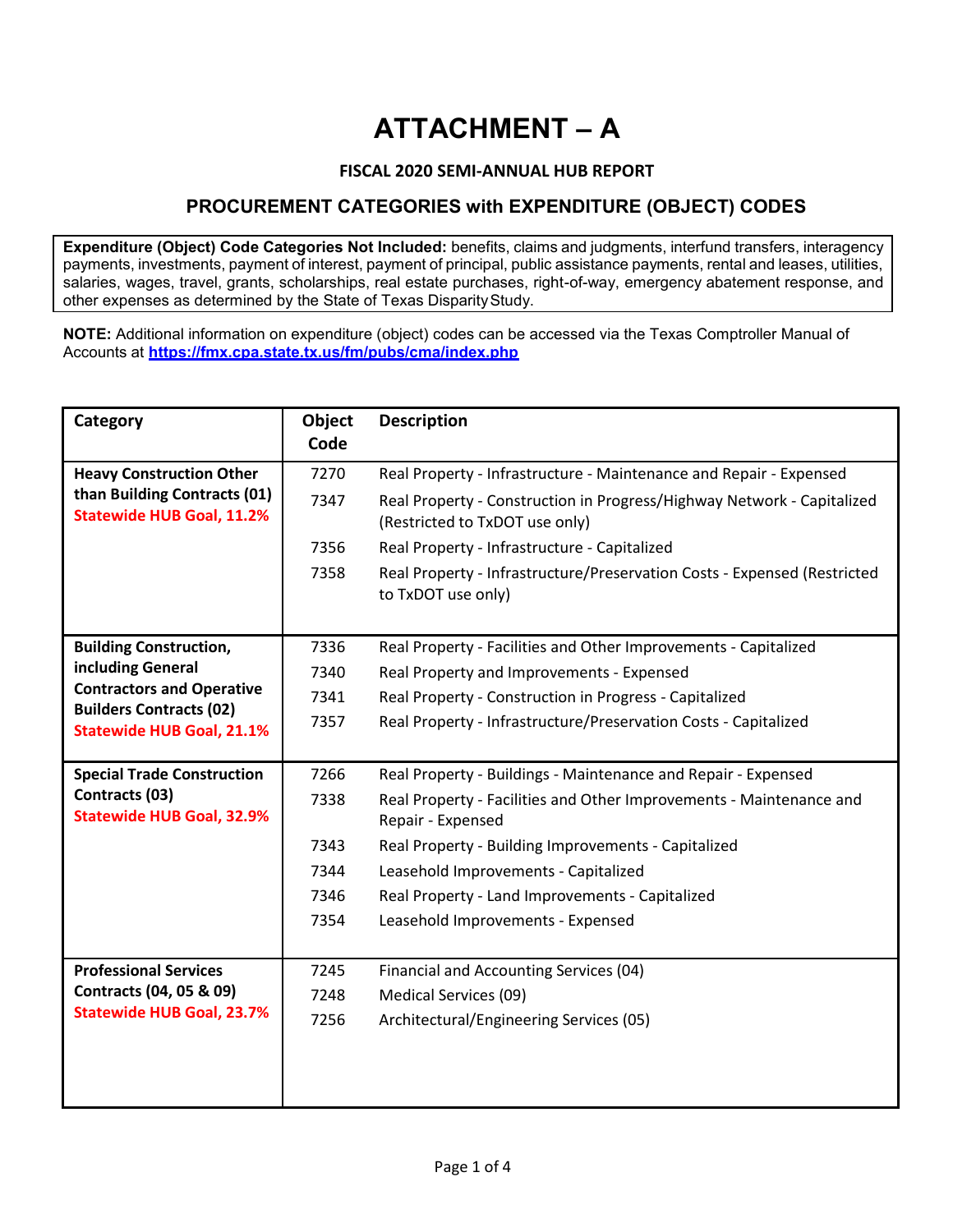| Category                         | <b>Object</b> | <b>Description</b>                                                                         |
|----------------------------------|---------------|--------------------------------------------------------------------------------------------|
|                                  | Code          |                                                                                            |
| <b>Other Services Contracts</b>  | 7204          | <b>Insurance Premiums and Deductibles</b>                                                  |
| (06)                             | 7205          | <b>Employee Bonds</b>                                                                      |
| <b>Statewide HUB Goal, 26.0%</b> | 7206          | Service Fee Paid to the Lottery Operator                                                   |
|                                  | 7211          | Awards                                                                                     |
|                                  | 7216          | Insurance Premiums - Approval by Board of Insurance and Attorney<br>General                |
|                                  | 7218          | Publications                                                                               |
|                                  | 7239          | Consultant Services - Approval by Office of the Governor                                   |
|                                  | 7240          | <b>Consultant Services - Other</b>                                                         |
|                                  | 7242          | <b>Consulting Services - Information Technology (Computer)</b>                             |
|                                  | 7243          | <b>Educational/Training Services</b>                                                       |
|                                  | 7249          | <b>Veterinary Services</b>                                                                 |
|                                  | 7253          | <b>Other Professional Services</b>                                                         |
|                                  | 7255          | <b>Investment Counseling Services</b>                                                      |
|                                  | 7257          | Legal Services - Approval by the State Office of Administrative Hearings                   |
|                                  | 7258          | <b>Legal Services</b>                                                                      |
|                                  | 7259          | <b>Race Track Officials</b>                                                                |
|                                  | 7262          | Personal Property - Maintenance and Repair - Computer Software -<br>Expensed               |
|                                  | 7263          | Personal Property - Maintenance and Repair - Aircraft - Expensed                           |
|                                  | 7267          | Personal Property - Maintenance and Repair - Computer Equipment -<br>Expensed              |
|                                  | 7271          | Real Property - Land - Maintenance and Repair - Expensed                                   |
|                                  | 7272          | Hazardous Waste Disposal Services                                                          |
|                                  | 7273          | <b>Reproduction and Printing Services</b>                                                  |
|                                  | 7274          | <b>Temporary Employment Agencies</b>                                                       |
|                                  | 7275          | <b>Information Technology Services</b>                                                     |
|                                  | 7276          | <b>Communication Services</b>                                                              |
|                                  | 7277          | <b>Cleaning Services</b>                                                                   |
|                                  | 7281          | <b>Advertising Services</b>                                                                |
|                                  | 7284          | <b>Data Processing Services</b>                                                            |
|                                  | 7286          | Freight/Delivery Service                                                                   |
|                                  | 7299          | <b>Purchased Contracted Services</b>                                                       |
|                                  | 7337          | Real Property - Facilities and Other Improvements - Capital Lease                          |
|                                  | 7350          | Real Property - Buildings - Capital Lease                                                  |
|                                  | 7366          | Personal Property - Capital Lease                                                          |
|                                  | 7367          | Personal Property - Maintenance and Repair - Expensed                                      |
|                                  | 7368          | Personal Property - Maintenance and Repair - Motor Vehicles - Expensed                     |
|                                  | 7514          | Real Property - Infrastructure - Telecommunications - Maintenance and<br>Repair - Expensed |
|                                  | 7516          | Telecommunications - Other Service Charges                                                 |
|                                  | 7526          | Waste Disposal                                                                             |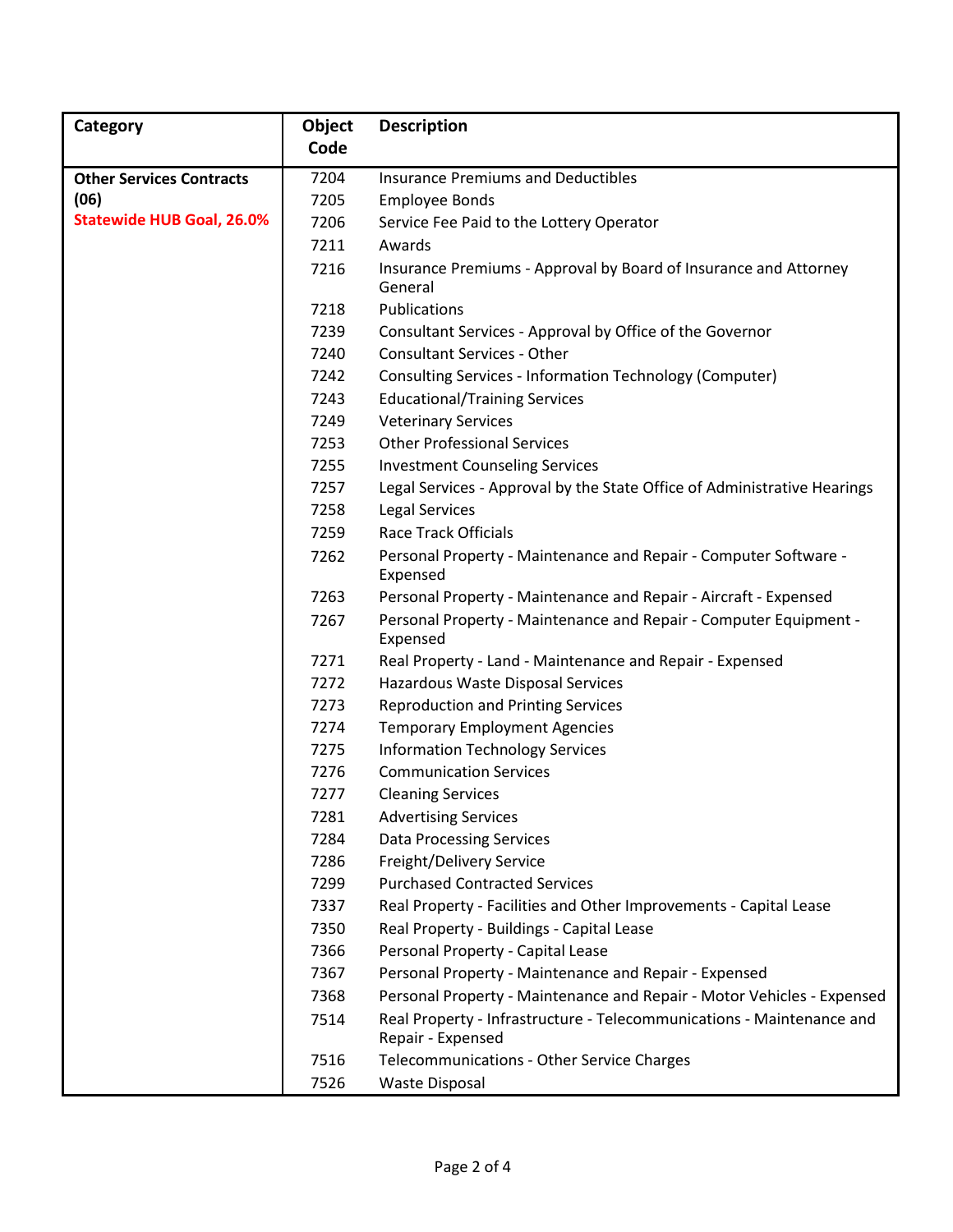| Category                         | Object       | <b>Description</b>                                                                              |
|----------------------------------|--------------|-------------------------------------------------------------------------------------------------|
|                                  | Code         |                                                                                                 |
| <b>Commodities Contracts (07</b> | 7300         | Consumables                                                                                     |
| & 08)                            | 7304         | Fuels and Lubricants - Other                                                                    |
| <b>Statewide HUB Goal, 21.1%</b> | 7307         | <b>Fuels and Lubricants - Aircraft</b>                                                          |
|                                  | 7309         | <b>Promotional Items</b>                                                                        |
|                                  | 7310         | <b>Chemicals and Gases</b>                                                                      |
|                                  | 7312         | <b>Medical Supplies</b>                                                                         |
|                                  | 7315         | Food Purchased by the State                                                                     |
|                                  | 7316         | Food Purchased for Wards of the State                                                           |
|                                  | 7322         | Personal Items - Wards of the State                                                             |
|                                  | 7324         | Credit Card Purchases for Clients or Wards of the State                                         |
|                                  | 7325         | Services for Wards of the State                                                                 |
|                                  | 7328         | Supplies/Materials - Agriculture, Construction and Hardware                                     |
|                                  | 7330         | Parts - Furnishings and Equipment                                                               |
|                                  | 7331         | Plants                                                                                          |
|                                  | 7333         | <b>Fabrics and Linens</b>                                                                       |
|                                  | 7334         | Personal Property - Furnishings, Equipment and Other - Expensed                                 |
|                                  | 7335         | Parts - Computer Equipment - Expensed                                                           |
|                                  | 7351         | Personal Property - Passenger Cars - Capital Lease                                              |
|                                  | 7352         | Personal Property - Other Motor Vehicles - Capital Lease                                        |
|                                  | 7361         | Personal Property - Capitalized                                                                 |
|                                  | 7365         | Personal Property - Boats - Capitalized                                                         |
|                                  | 7371         | Personal Property - Passenger Cars - Capitalized                                                |
|                                  | 7372         | Personal Property - Other Motor Vehicles - Capitalized                                          |
|                                  | 7373         | Personal Property - Furnishings and Equipment - Capitalized                                     |
|                                  | 7374         | Personal Property - Furnishings and Equipment - Controlled                                      |
|                                  | 7375         | Personal Property - Aircraft - Capitalized                                                      |
|                                  | 7376         | Personal Property - Furnishings and Equipment - Capital Lease                                   |
|                                  | 7377         | Personal Property - Computer Equipment - Expensed                                               |
|                                  | 7378         | Personal Property - Computer Equipment - Controlled                                             |
|                                  | 7379         | Personal Property - Computer Equipment - Capitalized                                            |
|                                  | 7380         | Intangible Property - Computer Software - Expensed                                              |
|                                  | 7384         | Personal Property - Animals - Expensed                                                          |
|                                  | 7385         | Personal Property - Computer Equipment - Capital Lease                                          |
|                                  | 7386         | Personal Property - Animals - Capitalized                                                       |
|                                  | 7393         | Merchandise Purchased for Resale<br><b>Raw Material Purchases</b>                               |
|                                  | 7394<br>7395 |                                                                                                 |
|                                  | 7406         | Intangible - Computer Software - Purchased - Capitalized<br>Rental of Furnishings and Equipment |
|                                  | 7411         | Rental of Computer Equipment                                                                    |
|                                  | 7415         | Rental of Computer Software                                                                     |
|                                  | 7442         | <b>Rental of Motor Vehicles</b>                                                                 |
| Continued on page 4              | 7445         | <b>Rental of Aircraft</b>                                                                       |
|                                  |              |                                                                                                 |